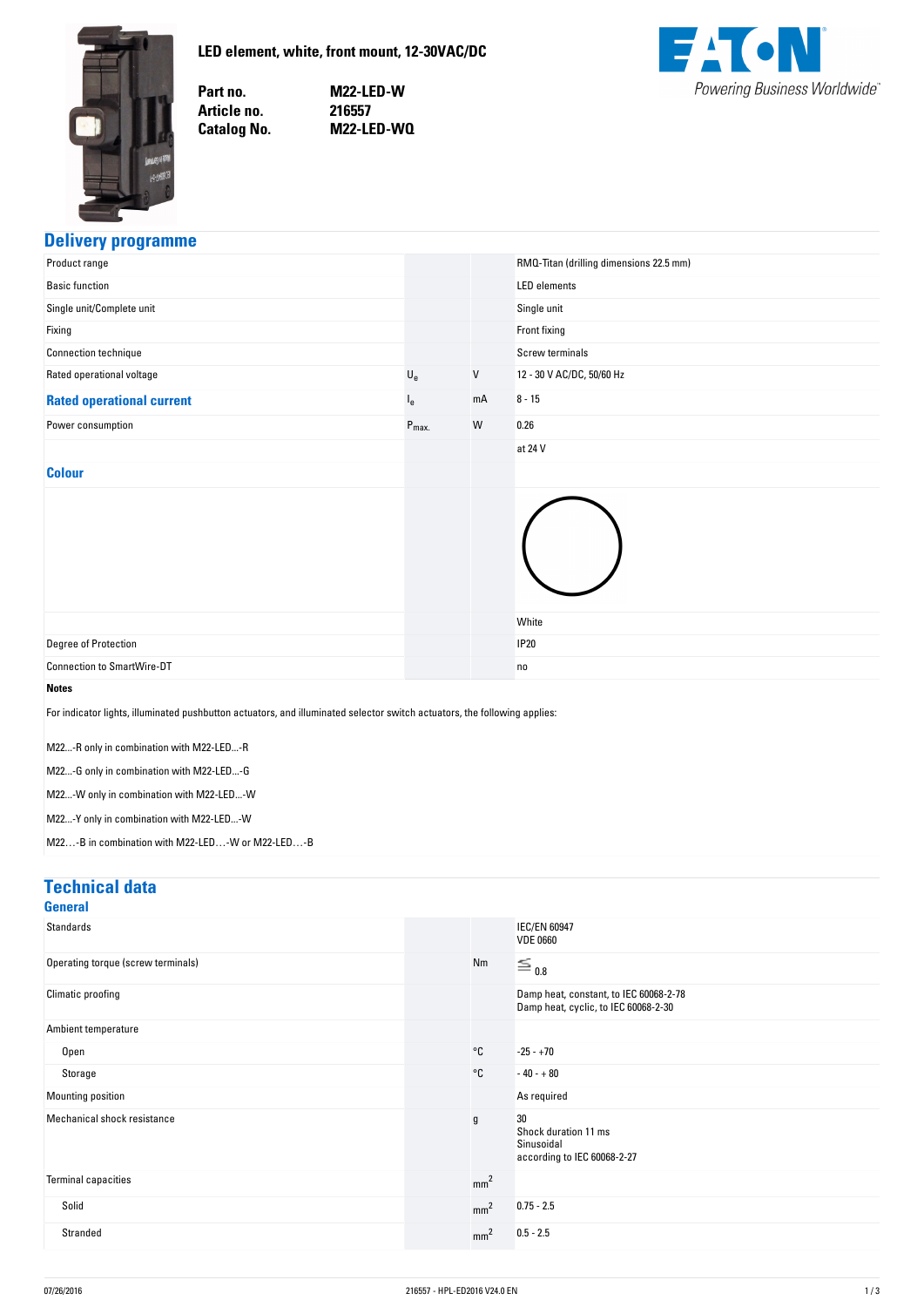#### **Contacts** Rated impulse withstand voltage  $U_{\text{imp}}$   $V$  AC 6000 Rated insulation voltage  $U_i$  500 Overvoltage category/pollution degree III/3 Indoor and protected outdoor installation

# **Design-verification-as-per-IEC/EN-61439**

| Technical data for design verification                                                                                    |                   |    |                                                                                                                                     |
|---------------------------------------------------------------------------------------------------------------------------|-------------------|----|-------------------------------------------------------------------------------------------------------------------------------------|
| Rated operational current for specified heat dissipation                                                                  | $I_{n}$           | A  | 0                                                                                                                                   |
| Heat dissipation per pole, current-dependent                                                                              | $P_{\text{vid}}$  | W  | 0                                                                                                                                   |
| Equipment heat dissipation, current-dependent                                                                             | $P_{\text{vid}}$  | W  | 0                                                                                                                                   |
| Static heat dissipation, non-current-dependent                                                                            | $P_{VS}$          | W  | 0.45                                                                                                                                |
| Heat dissipation capacity                                                                                                 | $P_{\text{diss}}$ | W  | 0                                                                                                                                   |
| Operating ambient temperature min.                                                                                        |                   | °C | $-25$                                                                                                                               |
| Operating ambient temperature max.                                                                                        |                   | °C | 70                                                                                                                                  |
| IEC/EN 61439 design verification                                                                                          |                   |    |                                                                                                                                     |
| 10.2 Strength of materials and parts                                                                                      |                   |    |                                                                                                                                     |
| 10.2.2 Corrosion resistance                                                                                               |                   |    | Meets the product standard's requirements.                                                                                          |
| 10.2.3.1 Verification of thermal stability of enclosures                                                                  |                   |    | Meets the product standard's requirements.                                                                                          |
| 10.2.3.2 Verification of resistance of insulating materials to normal heat                                                |                   |    | Meets the product standard's requirements.                                                                                          |
| 10.2.3.3 Verification of resistance of insulating materials to abnormal heat<br>and fire due to internal electric effects |                   |    | Meets the product standard's requirements.                                                                                          |
| 10.2.4 Resistance to ultra-violet (UV) radiation                                                                          |                   |    | Meets the product standard's requirements.                                                                                          |
| 10.2.5 Lifting                                                                                                            |                   |    | Does not apply, since the entire switchgear needs to be evaluated.                                                                  |
| 10.2.6 Mechanical impact                                                                                                  |                   |    | Does not apply, since the entire switchgear needs to be evaluated.                                                                  |
| 10.2.7 Inscriptions                                                                                                       |                   |    | Meets the product standard's requirements.                                                                                          |
| 10.3 Degree of protection of ASSEMBLIES                                                                                   |                   |    | Does not apply, since the entire switchgear needs to be evaluated.                                                                  |
| 10.4 Clearances and creepage distances                                                                                    |                   |    | Meets the product standard's requirements.                                                                                          |
| 10.5 Protection against electric shock                                                                                    |                   |    | Does not apply, since the entire switchgear needs to be evaluated.                                                                  |
| 10.6 Incorporation of switching devices and components                                                                    |                   |    | Does not apply, since the entire switchgear needs to be evaluated.                                                                  |
| 10.7 Internal electrical circuits and connections                                                                         |                   |    | Is the panel builder's responsibility.                                                                                              |
| 10.8 Connections for external conductors                                                                                  |                   |    | Is the panel builder's responsibility.                                                                                              |
| 10.9 Insulation properties                                                                                                |                   |    |                                                                                                                                     |
| 10.9.2 Power-frequency electric strength                                                                                  |                   |    | Is the panel builder's responsibility.                                                                                              |
| 10.9.3 Impulse withstand voltage                                                                                          |                   |    | Is the panel builder's responsibility.                                                                                              |
| 10.9.4 Testing of enclosures made of insulating material                                                                  |                   |    | Is the panel builder's responsibility.                                                                                              |
| 10.10 Temperature rise                                                                                                    |                   |    | The panel builder is responsible for the temperature rise calculation. Eaton will<br>provide heat dissipation data for the devices. |
| 10.11 Short-circuit rating                                                                                                |                   |    | Is the panel builder's responsibility. The specifications for the switchgear must be<br>observed.                                   |
| 10.12 Electromagnetic compatibility                                                                                       |                   |    | Is the panel builder's responsibility. The specifications for the switchgear must be<br>observed.                                   |
| 10.13 Mechanical function                                                                                                 |                   |    | The device meets the requirements, provided the information in the instruction<br>leaflet (IL) is observed.                         |

## **Technical-data-ETIM-6.0**

| Low-voltage industrial components (EG000017) / Lamp holder block for control circuit devices (EC000204)                                                                                                           |  |   |           |
|-------------------------------------------------------------------------------------------------------------------------------------------------------------------------------------------------------------------|--|---|-----------|
| Electric engineering, automation, process control engineering / Low-voltage switch technology / Command and alarm device / Bulb socket block for command and alarm devices<br>(ecl@ss8.1-27-37-12-09 [AKF027011]) |  |   |           |
| With integrated transformer                                                                                                                                                                                       |  |   | No        |
| With integrated voltage decreasing resistor                                                                                                                                                                       |  |   | No        |
| With integrated lamp                                                                                                                                                                                              |  |   | Yes       |
| With integrated diode                                                                                                                                                                                             |  |   | Yes       |
| Lamp holder                                                                                                                                                                                                       |  |   | None      |
| Rated voltage Ue at AC 50 Hz                                                                                                                                                                                      |  | V | $0 - 0$   |
| Rated voltage Ue at AC 60 Hz                                                                                                                                                                                      |  | v | $0 - 0$   |
| Rated voltage Ue at DC                                                                                                                                                                                            |  | V | $30 - 30$ |